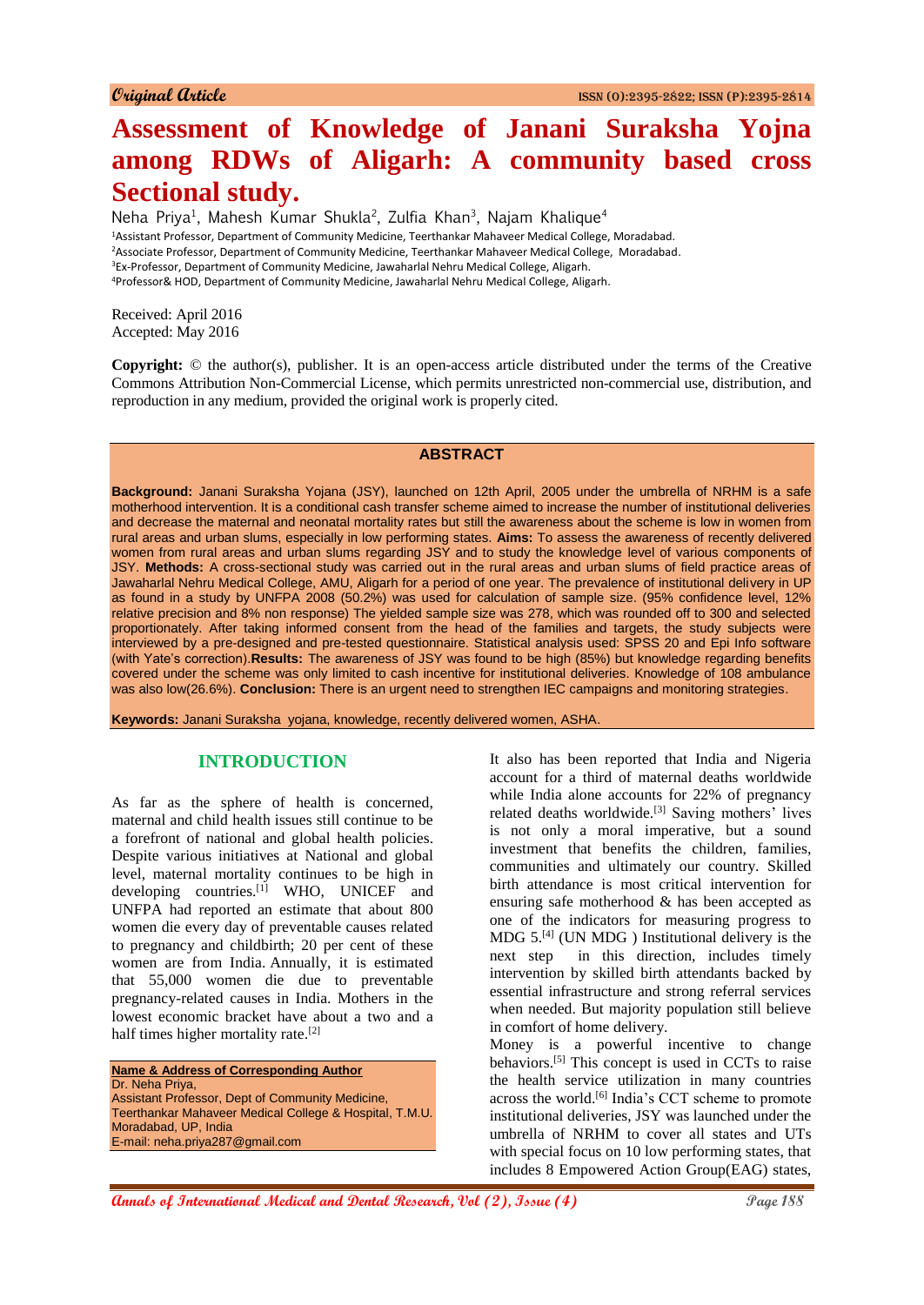Assam and Jammu & Kashmir and the remaining North Eastern states.[7-8] Uttar Pradesh is one of the LPS and JSY has been implemented in this state since September 2005. JSY had completed eight years at the time of conduction of study and very few studies on awareness regarding JSY had been carried out in our state. Therefore, the present study was planned to assess the awareness of RDWs from rural areas and urban slums regarding JSY and its various components.

# **MATERIALS AND METHODS**

A cross sectional study was conducted in the areas covered under Rural health training center(RHTC) & Urban health training center(UHTC) of department of Community Medicine , JNMC, AMU, Aligarh, UP. The total villages covered under RHTC (rural areas) were 6 & slums under UHTC were 4. The study was carried out over a period of 12 months  $(1^{st}$  July 13 to 30<sup>th</sup> June 14) among recently delivered women. The prevalence of institutional delivery in UP as found in a study by UNFPA 2008<sup>9</sup> (50.2%) was used for calculation of sample size. (95% confidence level, 12% relative precision and 8% non response) The yielded sample size was 278, which was rounded off to 300 and selected proportionately from the 10 areas. In each area, systematic random sampling was used and all eligible females of the houses were included. For households with no eligible female, next house was taken.

Thus, a total of 300 study subjects were interviewed regarding awareness about JSY by means of a self-designed pretested questionnaire. Sociodemographic information was also collected and the association between the two was assessed. The data was entered in SPSS software version 20 and subsequently analyzed using SPSS and Epi Info software (with Yate's correction).

Informed consent was taken from all the subjects and non aware were informed about the benefits of the scheme. The study obtained clearance from the Institutional Ethics Committee, J.N. Medical College, AMU, Aligarh.

## **RESULTS**

#### **Sociodemographic data**

Both in the urban and rural slums, majority (45%) of women belonged to the age group 18-24. More than two third (71.3%) of study population were from rural background, as most of the field practice areas were rural and PPS sampling was done. 67% women were Muslims and 33% were Hindus. Only 2 women belonged to other religion and were Christians. About 40% of study population belonged to the OBC, 32.8% General & 27.2% to SC/ST category. 76.7% of women had joint family

and 23.3% women lived in nuclear family. More than 50% of women were illiterates or had no formal education while 22% of women had education up till middle school and 14% females had attended high school. While 11% had received higher education i.e. attended college or above. More percentage of the women belonged to lower middle class (34.40 %) followed by upper lower class (29.62%).Majority of women (97.7%) under study were housewives. Though some of them used to do field work or making parts of locks in the home, they were not earning independently.



#### **Knowledge of JSY**

Knowledge is a precursor to utilization of any behaviour (JSY scheme). In our study, [Figure 1] most (85.33%) of the participants knew that there is a monetary benefits scheme running by government, though very few (5%) were able to tell the name of the scheme [Figure 1].Of the 85%, about three quarter of subjects of our study had awareness about different components of JSY [Figure 2]. As comprehended from [Figure 3], majority (75%) of females were able to tell the right amount of cash incentive given. About 20% of females said institutional delivery to be the main component of JSY, while ANC services (5.18%) were least identified by them as a part of JSY benefits.

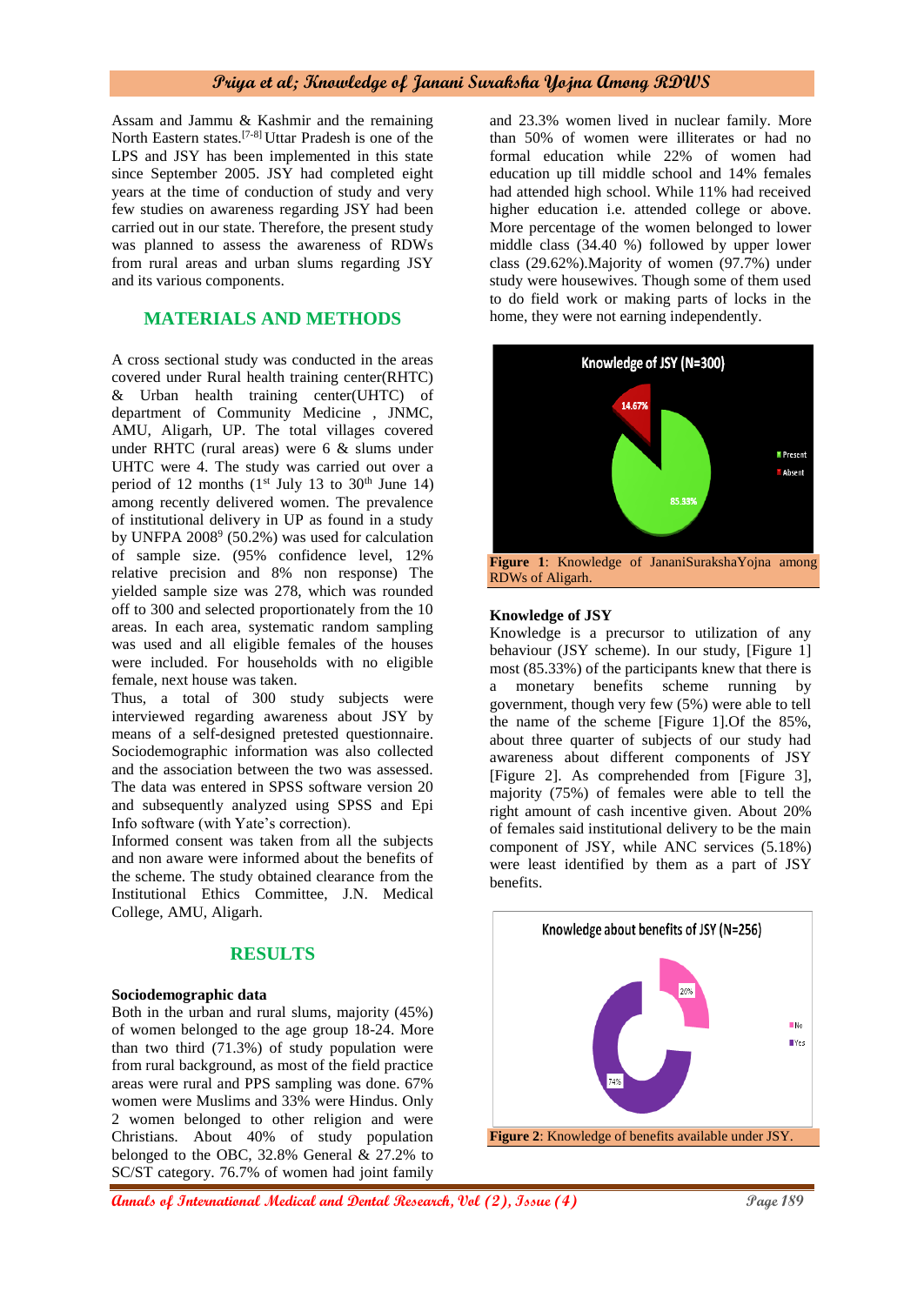

More than 38% participants in our study revealed health worker (ASHA/ANM/AWW) to be the source of information [Table 1]. Others had neighbours (28.9%) or family members as their informants. A few reported multimedia, while some (10%) were informed about the scheme when they went to government hospital for their second last delivery.Majority (67.58%) of the respondents correctly named the beneficiaries as all those having institutional deliveries. Few (10.55%) thought the scheme was for mothers delivering girl child. Rest either had no knowledge of the beneficiary or said it was for poor people.Only 51% mothers had heard of ASHA/USHA of their area.The knowledge of free transport available under JSY was seen to be low in our study with only 26.6% knowing about it.

**Table 1:** Mean ostium diameter, length, diameter and distance from supravalvular ridge measurements in right coronary artery and left coronary artery

| Source of knowledge<br>$(N=256)$                           |     |      |
|------------------------------------------------------------|-----|------|
| 1.ASHA/ANM/AWW                                             | 99  | 38.7 |
| 2. Neighbour                                               | 74  | 28.9 |
| 3. Family                                                  | 41  | 16.0 |
| 4.Multimedia                                               | 10  | 3.9  |
| 5.Others                                                   | 32  | 12.5 |
| Total                                                      | 256 | 100  |
| Knowledge about beneficiaries (cash is given to) $(N=256)$ |     |      |
| 1.All institutional deliveries                             | 173 | 67.6 |
| 2. Girl child delivery                                     | 27  | 10.5 |
| 3. Poor people                                             | 7   | 2.7  |
| 4. No idea                                                 | 49  | 19.2 |
| Total                                                      | 256 | 100  |
| Knowledge about ASHA/USHA<br>$(N=300)$                     |     |      |
| Yes                                                        | 153 | 51   |
| No                                                         | 147 | 49   |
| Total                                                      | 300 | 100  |
| Knowledge of 108 ambulance (N=300)                         |     |      |
| Yes                                                        | 80  | 26.7 |
| N <sub>o</sub>                                             | 220 | 73.3 |
| Total                                                      | 300 | 100  |

#### **DISCUSSION**

Most (85.33%) of the participants in our study knew that there is a monetary benefits scheme running by government [Figure 1] Similarly, in Raipur, Sahu et al found 89% females having knowledge of JSY scheme.<sup>[10]</sup>Gupta et al told that 87% beneficiaries in Jabalpur knew that there is a scheme in which cash incentive is given after institutional delivery. But only (13%) beneficiaries were aware about the name of JSY.<sup>[11]</sup>In Aligarh most women (88%) were aware of the JSY and the incentive it offers for institutional delivery (Khan et al).[12] Mandal et al (2012)in WB found that 90% mothers knew that some financial benefits are being given to pregnant mothers but only 64% had heard the name of JSY.[13]

Some areas like Bihar had very good awareness regarding the scheme with Singh  $&$ Tamulee<sup>[14]</sup> reporting that all (100%) knew about JSY and thus registered for benefits but not all knew the name or specifications of the scheme. Santhya et al notified awareness of the JSY to be almost universal in Rajasthan.[15]Sidney et al from Ujjain,reported that ninety percent of the women had prior knowledge of the program.<sup>[16]</sup>

Contrary results were reported by Vikram Kwho found that the awareness regarding JSY scheme was 62.3 per cent in Delhi.<sup>[17]</sup> In Jaipur Sahu et al reported knowledge percentage of JSY among total subjects to be 48.2%. Only 31.3% knew the exact name of the scheme. $^{[18]}$  In a district of West Bengal, more than half (52.8%) respondents had heard about JSY (Panja et al).<sup>[19]</sup>In Varanasi, even a single female included in the study didn't knew the name of the scheme, but 76% of the study subjects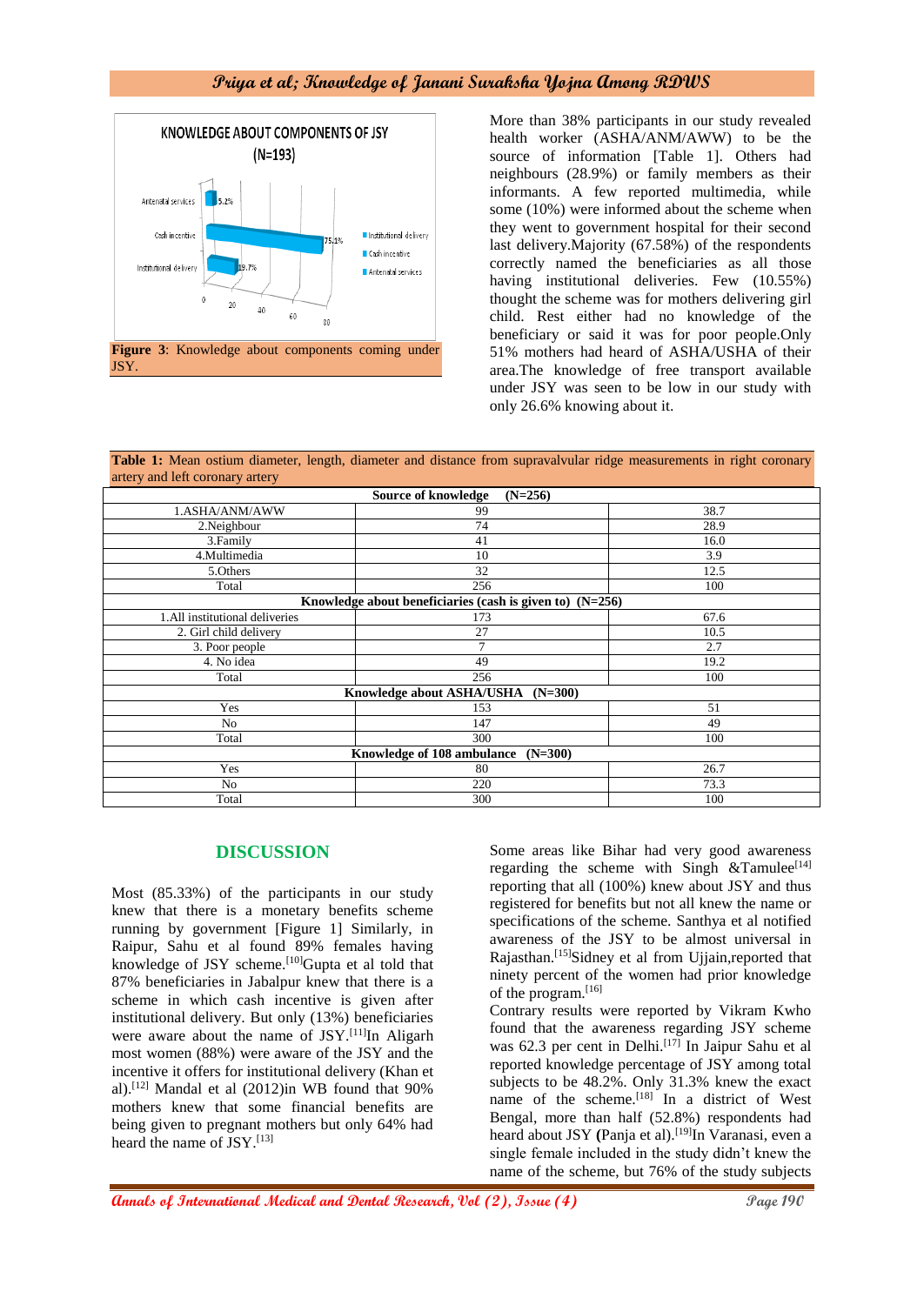were aware of the provision of cash benefit by the Government for females delivering in a public health facility (Kaushik et al).<sup>[20]</sup>Patel et al found knowledge about the Chiranjeevi Yojana and JSY to be very poor  $(5\%)$ .<sup>[21]</sup> Concurrent Assessment of the JSY Scheme by UNFPA (2009) concluded fairly positive awareness about the scheme (75.9%) in UP.[9]

Showing slightly better results than other studies, 74% subjects of our study had awareness about different components of JSY [Figure 2]. In Maharastra Singh et al estimated about 54.5% women had the knowledge about the components of JSY.[22] Panja et al in WB, found that a quarter knew all the benefits correctly.<sup>[19]</sup> Gupta et alfrom Jabalpurobserved that only (13%) beneficiaries were aware about the benefits of JSY.<sup>[11]</sup> The few who had heard about the scheme in Jharkhand had no knowledge of its specific provisions (Rai et al). [23] Better response of our study subjects may be due to the frequent visits by the medico social workers and the nearby proximity to CHC Jawan.

As comprehended from [Figure 3], majority (75%) of females were able to tell the right amount of cash incentive given. ANC services (5.18%) were least identified by mothers as a part of JSY benefits. In Bihar, Singh &Tamulee reported that all respondents knew about the correct amount of cash benefit.[14] Vikram et al found that 72 percent respondents of trans Yamuna Delhi region, were not aware if they were eligible for monetary benefits under the scheme.<sup>[17]</sup> In Jharkhand, majority recalled when probed specifically about monetary incentive, ANC registration and care were overwhelmingly perceived as benefits from scheme (Rai et al).[23] In Varanasi Kaushik et al found that out of total study subjects 66.8% were aware about the correct amount i e Rs. 1400 are paid to the beneficiary.[20] A study by Santhya et al observed few females of Rajasthan to be correctly informed about the conditions for benefiting from the scheme. Moreover, just half women knew that they were entitled to receive cash benefit, just 30 percent reported comprehensive awareness of antenatal care practices. 15] In UP, CORT (2009) found half subjects to be aware about its cash benefit aspect & one fourth about institutional delivery.[24]

More than 38% participants in our study revealed health worker (ASHA/ANM/AWW) to be the source of information [Table 1]. Others had neighbours (28.9%) or family members as their informants. A few reported multimedia, while some (10%) were informed about the scheme when they went to government hospital for their second last delivery. Other studies also mentioned quite similar findings. From Maharastra, Singh et al estimated this knowledge came mainly from the ANMs (58.6%), AWWs (22.4%) and ASHAs  $(17.2\%)$ .<sup>[22]</sup> In Delhi, Vikram K found place of

ANC (51.7%) and place of delivery (40.1%) acting as the major sources of information about JSY with ASHA acting as the third major source (25.7%). Other sources were neighbours (20.5%), relatives/family members (6.5%), media (3.1%) and others  $(2.7\%)$ .<sup>[17]</sup>

Singh & Tamulee reported that the source of information was the neighbours for 72% of females of Bihar. This reflects the community level awareness about the scheme; if not specifications but the existence of the scheme have reached the community. 18.4 per cent had ASHA as their source.<sup>[14]</sup> In Punjab, source of information was ANM & AWW mostly (66%) (Panja et al).<sup>[19]</sup> In Rajasthan, family members, friends and neighbours were the leading sources of information on the JSY (Santhya et al).[15] ANM/ASHA/ AWW were the main source of information regarding JSY (Gupta et al) in Jabalpur, MP**.** [11]

Only 51% mothers had heard of ASHA/USHA of their area [Table 1]. The knowledge percentage is low compared to other studies, as females of urban area are also included, where no USHA is working. Santhya et al in Rajasthan, mentioned that less than one-half of women had heard of the ASHA.<sup>[15]</sup> While Khan & Bhatnagarin UP discovered a higher population, i.e. 71 percent knew the ASHA of their village**.** In spite of much publicity of free transport services for going to hospital, knowledge of 108 ambulance was seen to be low in our study with only 26.6% knowing about it. In another study done by Santhya et al detected that less than half of women were aware of the ambulance service in Rajasthan.[15]

## **CONCLUSION**

In the above study, knowledge of JSY among women was comparatively more than other studies. This could be due to the proximity of areas to health centers as well as CHC. Maximum number of the women had no knowledge about the name of the scheme. When asked to name the most characteristic component of the scheme, three fourth of the females described the cash component to be most attractive. It was further observed that ASHA (38.7%) followed by neighbours and friends (28.9%) were the main source of information about the scheme. Knowledge about free transport was low with only a quarter of females being aware about it. First recommendation: IEC activities should be intensified in slums with focus on Maternal and Child Health Care utilizing TV/Radio as the main channel for dissemination of knowledge regarding JSY as very few coated this as their source of information. Second recommendation: Though the awareness of JSY is found to be high but knowledge regarding benefits covered under the scheme is only limited to cash